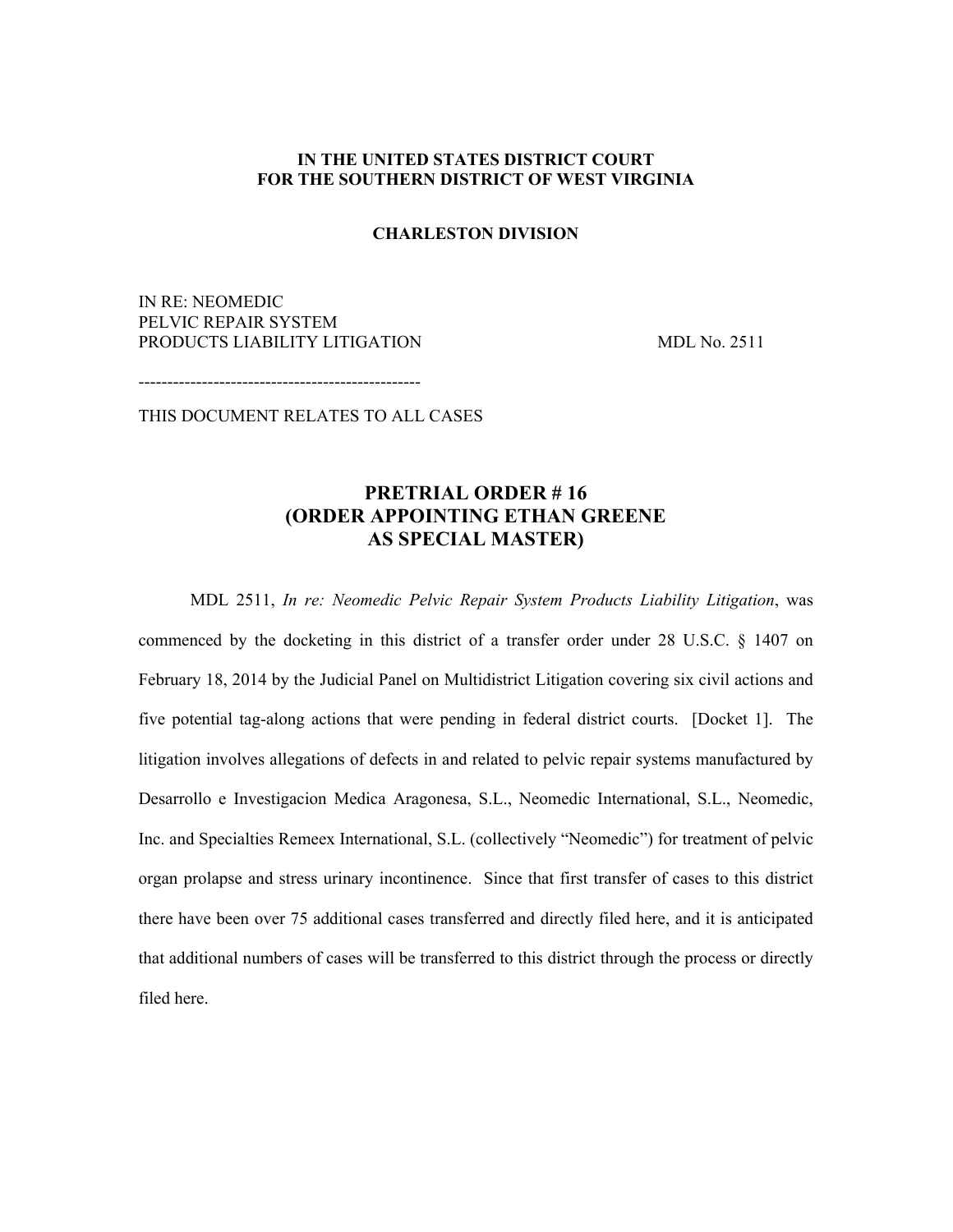Since the creation of this MDL 2511, as well as the MDLs 2187, 2325, 2326, 2327, 2387, and 2440, this Court has moved and will continue to move the litigation forward in a fair and efficient manner. At the same time, this Court, cognizant of the important public policy of encouraging settlement among litigating parties, has recommended all parties consider engaging in settlement discussions to determine if an amicable resolution of these cases is possible. The settlements announced by plaintiffs and another manufacturer demonstrate that settlement of these cases is possible.

Given the status of this litigation, this Court has determined that it is in the best interests of all parties and the overall administration of MDL 2511 to appoint a Special Master to facilitate settlement discussions between plaintiffs' leadership and Neomedic. I have consulted with counsel for Neomedic, who has consulted with company representatives with full authority to make decisions regarding MDL 2511 and Neomedic's applicable insurer, and plaintiffs' leadership, including the Co-Lead Counsel for MDL 2511, regarding whom to appoint as Special Master. The parties have been given the opportunity to be heard and suggest candidates for appointment.

It is the judgment of this Court that Ethan Greene is the person most qualified for this appointment. (*See* Exhibit A (Affidavit of Ethan P. Greene, Esquire)). This Court has notified Neomedic and the plaintiffs' leadership, including the Co-Lead Counsel for MDL 2511, and provided an opportunity for the parties to be heard. It is the opinion of all parties involved that Mr. Greene possesses the requisite skills, experience, knowledge, character, credibility, and other attributes necessary to serve as Special Master and facilitate productive settlement discussions in this litigation. Mr. Greene is known to this Court, the legal community, the plaintiffs' bar, and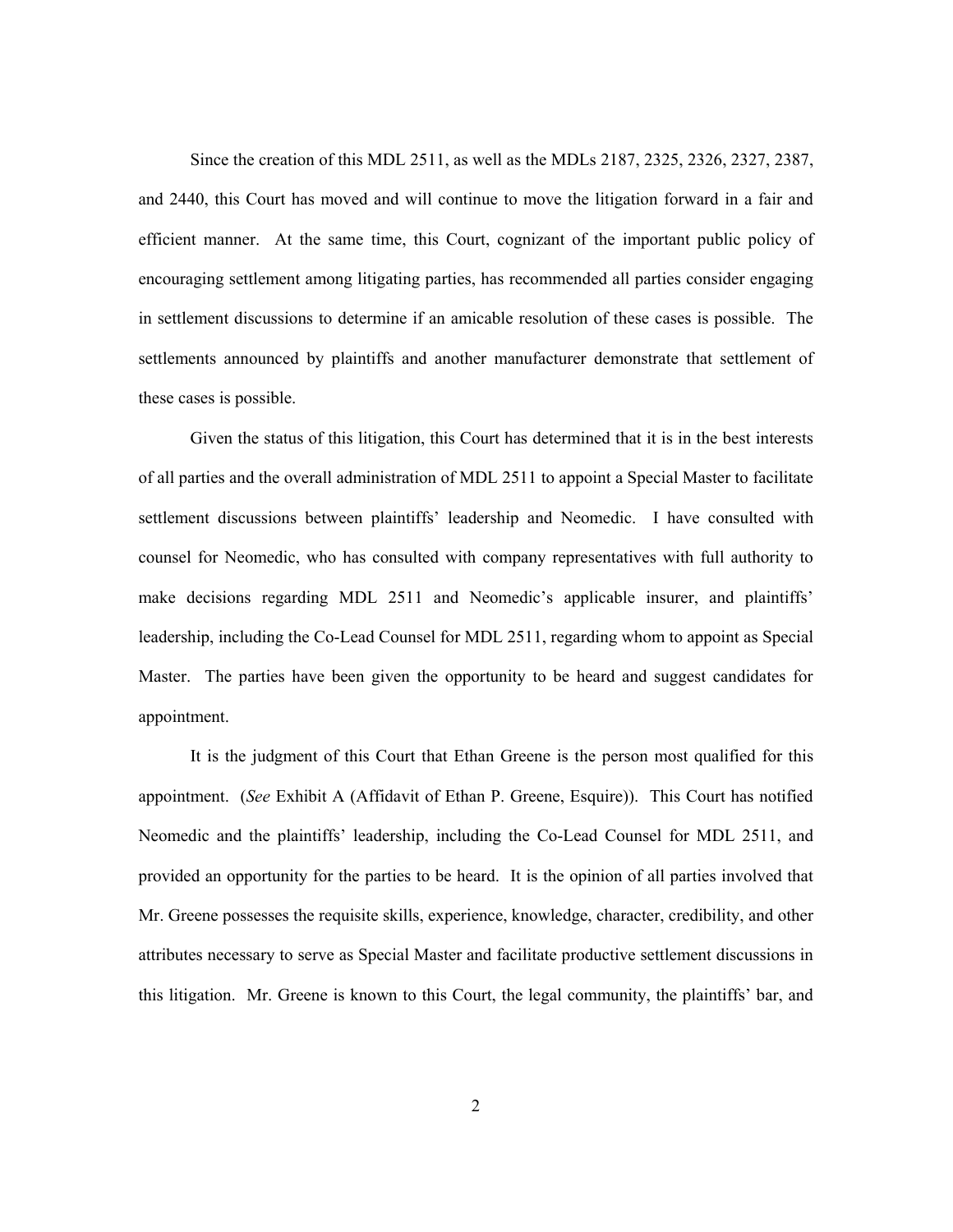corporate America as an active, successful, and highly regarded lawyer who has been able to achieve resolution for some of the largest and most complex mass torts over the past decade.

Mr. Greene currently serves, with Ellen Reisman, as national settlement counsel for American Medical Systems, Inc. ("AMS") and Endo Pharmaceuticals, Inc. ("Endo") in MDL 2325, which has entered into settlement agreements that are expected to resolve substantially all of AMS's pelvic repair system products cases. This fact is well known to plaintiffs' leadership, including Co-Lead Counsel for the Plaintiffs, as well as Neomedic and its applicable insurer. To the extent that a potential conflict could be asserted between his continuing role as national settlement counsel for Endo and AMS and his role as Special Master, all applicable parties, including Endo, on behalf of itself and AMS, have agreed to waive such a potential conflict as to Mr. Greene, as well as any other attorneys and staff who represent Endo and AMS as settlement counsel. The parties have notified this Court that they consent to the appointment of Ethan Greene as Special Master, which this Court approves.

The Court, pursuant to its inherent authority and its authority under Federal Rule of Civil Procedure 53, hereby issues the following Order.

## **IT IS HEREBY ORDERED THAT:**

- 1. Ethan P. Greene, Esquire, Arnold & Porter, LLP, 555 12<sup>th</sup> St., NW, Washington, DC 20004 is hereby appointed as the Special Master to facilitate settlement discussions between plaintiffs' counsel and Neomedic related to the implantation of Neomedic's pelvic repair system products.
- 2. The Special Master shall proceed with all reasonable diligence.
- 3. In order to facilitate settlement discussions, the Special Master may have confidential *ex parte* communications with plaintiffs' counsel, client representative(s) and in house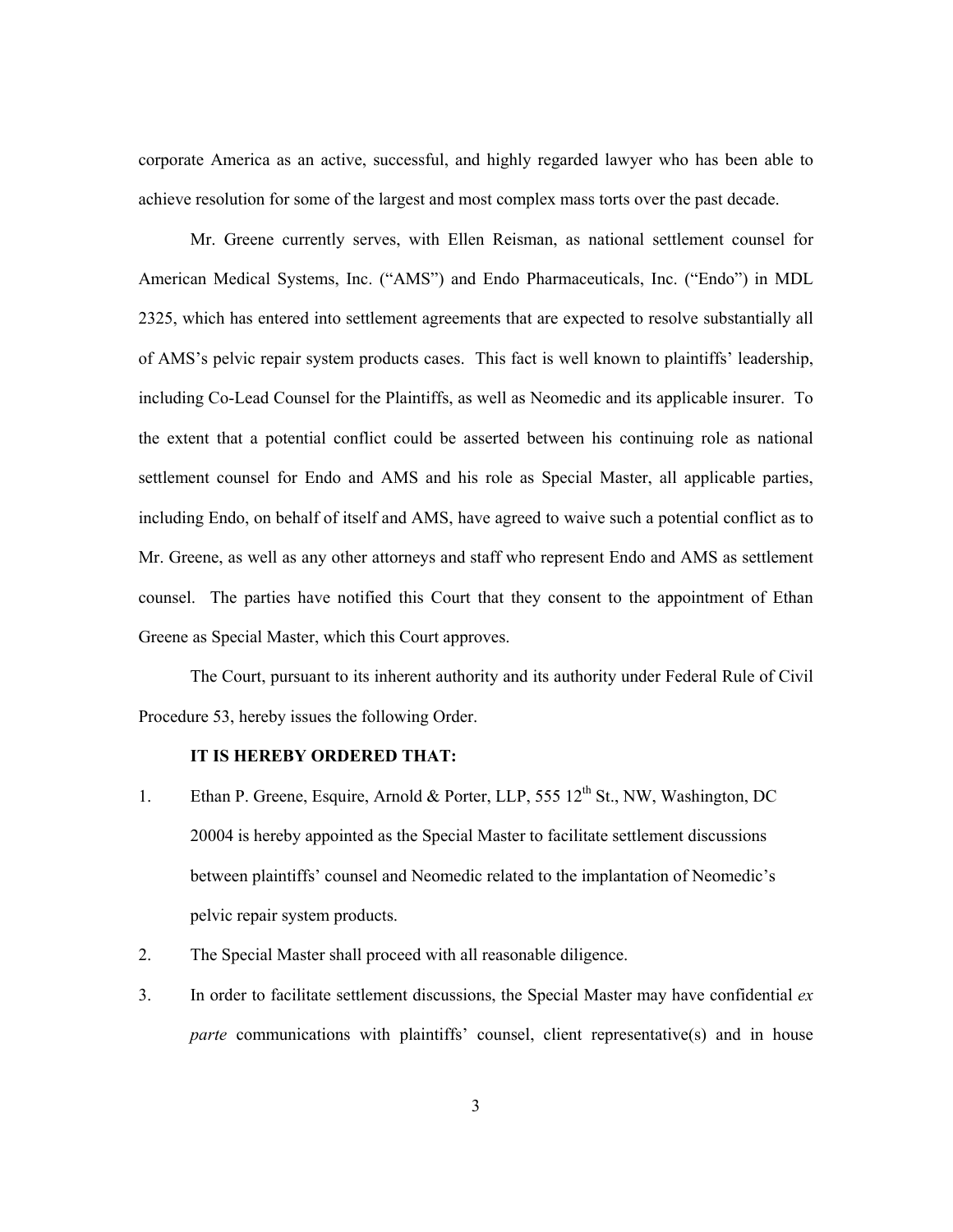counsel for Neomedic with full authority to make all decisions in MDL 2511, representative(s) and in house counsel for Neomedic's applicable insurer, lead counsel for Neomedic, lead counsel for Neomedic's applicable insurer, and the Court in relation to his role as Special Master, and such *ex parte* communications shall not be deemed to have waived any attorney-client privileges.

- 4. To execute the responsibilities and duties of his office, the Special Master shall be vested with the powers described and contemplated under Federal Rule of Civil Procedure  $53(c)(1)(b)$  and  $53(e)$ , including the right to:
	- a. Review and analyze all papers, affidavits, and legal memoranda filed with this Court and any other court of competent jurisdiction that bear upon the parties' settlement positions;
	- b. Schedule, convene, preside over, and otherwise conduct any meetings, hearings, conferences, disposition or proceedings deemed necessary to facilitate good-faith settlement discussions between plaintiffs' counsel and Neomedic;
	- c. Incur necessary expenses and costs at reasonable levels to permit him to function fully in pursuance of the tasks covered by this reference. This power shall include the authority to incur expenses and costs needed to engage the services of necessary personnel, including but not limited to the professional services of other attorneys who represent Endo and AMS as settlement counsel, and to acquire supplies and customary services associated therewith.
- 5. The Special Master shall periodically report to the Court, in the time and manner requested, regarding the status of settlement discussions between plaintiffs' counsel and Neomedic. To the extent any such reports are requested to be in writing, unless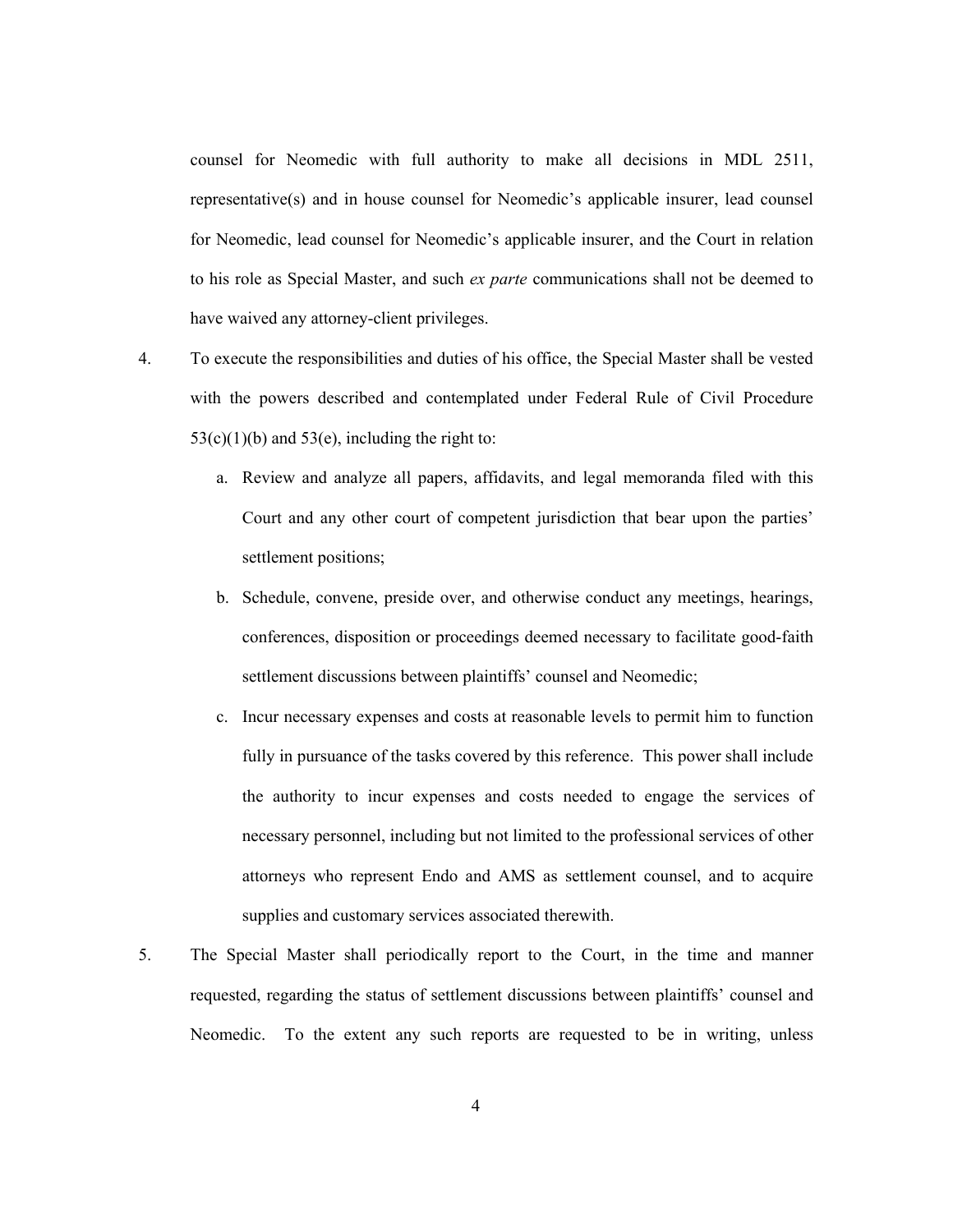otherwise ordered by this Court, such reports shall be filed under seal and served only on this Court.

- 6. On a monthly basis, the Special Master shall submit to this Court, and file under seal, an application for counsel fees and costs associated with his service as Special Master and, in that respect, is authorized to incur only such fees and costs as may be reasonably necessary to fulfill his duties under this order, or such other orders as this Court may issue from time to time hereafter. Taking into consideration the nature and amount of the controversy and the respective parties' means, upon receipt of such application, and to the extent that such application is approved, such approved fees and costs shall be reimbursed by the Plaintiffs' Steering Committee.
- 7. Unless expressly authorized by Endo, the Special Master shall not disclose any confidential information or documents obtained or created in his role as national settlement counsel for AMS.
- 8. The Special Master, plaintiffs' counsel, and Neomedic shall refrain from publicly discussing the settlement process or disclosing any discussions they may have as part of that process, without further order of the Court.

The court DIRECTS the Clerk to file a copy of this order in 2:14-md-02511 and it shall apply to each member related case previously transferred to, removed to, or filed in this district, which includes counsel in all member cases up to and including civil action number 2:15-cv-01746. In cases subsequently filed in this district, a copy of the most recent pretrial order will be provided by the Clerk to counsel appearing in each new action at the time of filing of the complaint. In cases subsequently removed or transferred to this court, a copy of the most recent pretrial order will be provided by the clerk to counsel appearing in each new action upon